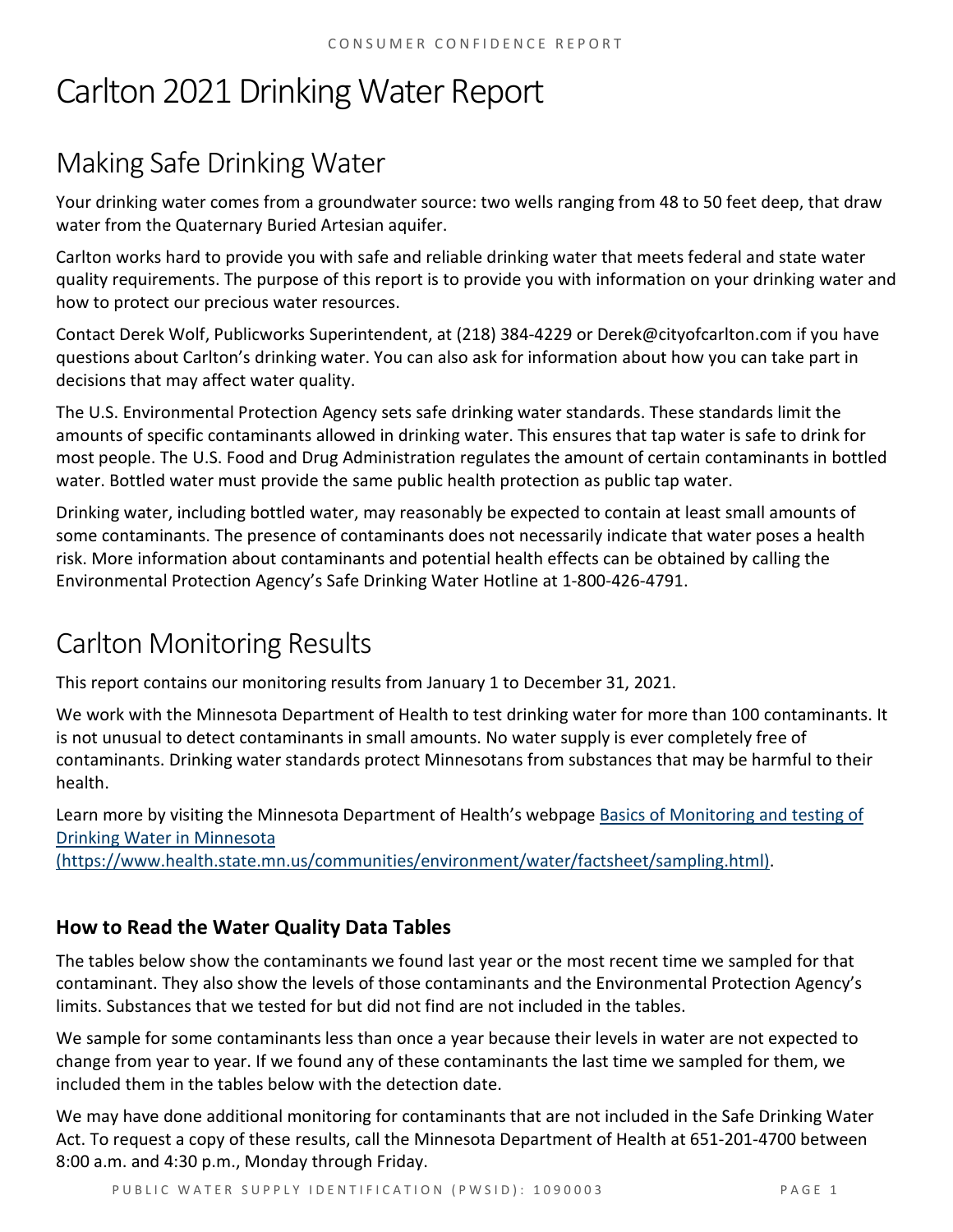Some contaminants are monitored regularly throughout the year, and rolling (or moving) annual averages are used to manage compliance. Because of this averaging, there are times where the Range of Detected Test Results for the calendar year is lower than the Highest Average or Highest Single Test Result, because it occurred in the previous calendar year.

#### **Definitions**

- **AL (Action Level)**: The concentration of a contaminant which, if exceeded, triggers treatment or other requirements which a water system must follow.
- **EPA:** Environmental Protection Agency
- **MCL (Maximum contaminant level)**: The highest level of a contaminant that is allowed in drinking water. MCLs are set as close to the MCLGs as feasible using the best available treatment technology.
- **MCLG (Maximum contaminant level goal)**: The level of a contaminant in drinking water below which there is no known or expected risk to health. MCLGs allow for a margin of safety.
- **MRDL (Maximum residual disinfectant level):** The highest level of a disinfectant allowed in drinking water. There is convincing evidence that addition of a disinfectant is necessary for control of microbial contaminants.
- **MRDLG (Maximum residual disinfectant level goal)**: The level of a drinking water disinfectant below which there is no known or expected risk to health. MRDLGs do not reflect the benefits of the use of disinfectants to control microbial contaminants.
- **N/A (Not applicable)**: Does not apply.
- **ppb (parts per billion)**: One part per billion in water is like one drop in one billion drops of water, or about one drop in a swimming pool. ppb is the same as micrograms per liter (μg/l).
- **ppm (parts per million)**: One part per million is like one drop in one million drops of water, or about one cup in a swimming pool. ppm is the same as milligrams per liter (mg/l).
- **PWSID**: Public water system identification.

#### **Monitoring Results – Regulated Substances**

| LEAD AND COPPER - Tested at customer taps.                   |                                         |                                           |                                                   |                                                                             |                  |                                        |  |
|--------------------------------------------------------------|-----------------------------------------|-------------------------------------------|---------------------------------------------------|-----------------------------------------------------------------------------|------------------|----------------------------------------|--|
| <b>Contaminant</b> (Date, if<br>sampled in previous<br>year) | EPA's<br><b>Ideal</b><br>Goal<br>(MCLG) | EPA's<br><b>Action</b><br>Level           | 90% of<br><b>Results Were</b><br><b>Less Than</b> | <b>Number</b><br><b>of</b><br><b>Homes</b><br>with<br>High<br><b>Levels</b> | <b>Violation</b> | <b>Typical Sources</b>                 |  |
| Lead (08/05/20)                                              | 0 ppb                                   | 90% of<br>homes<br>less than<br>15 ppb    | $1.2$ ppb                                         | 0 out of<br>10                                                              | NO.              | Corrosion of<br>household<br>plumbing. |  |
| Copper (08/05/20)                                            | 0 ppm                                   | 90% of<br>homes<br>less than<br>$1.3$ ppm | $0.59$ ppm                                        | 0 out of<br>10                                                              | <b>NO</b>        | Corrosion of<br>household<br>plumbing. |  |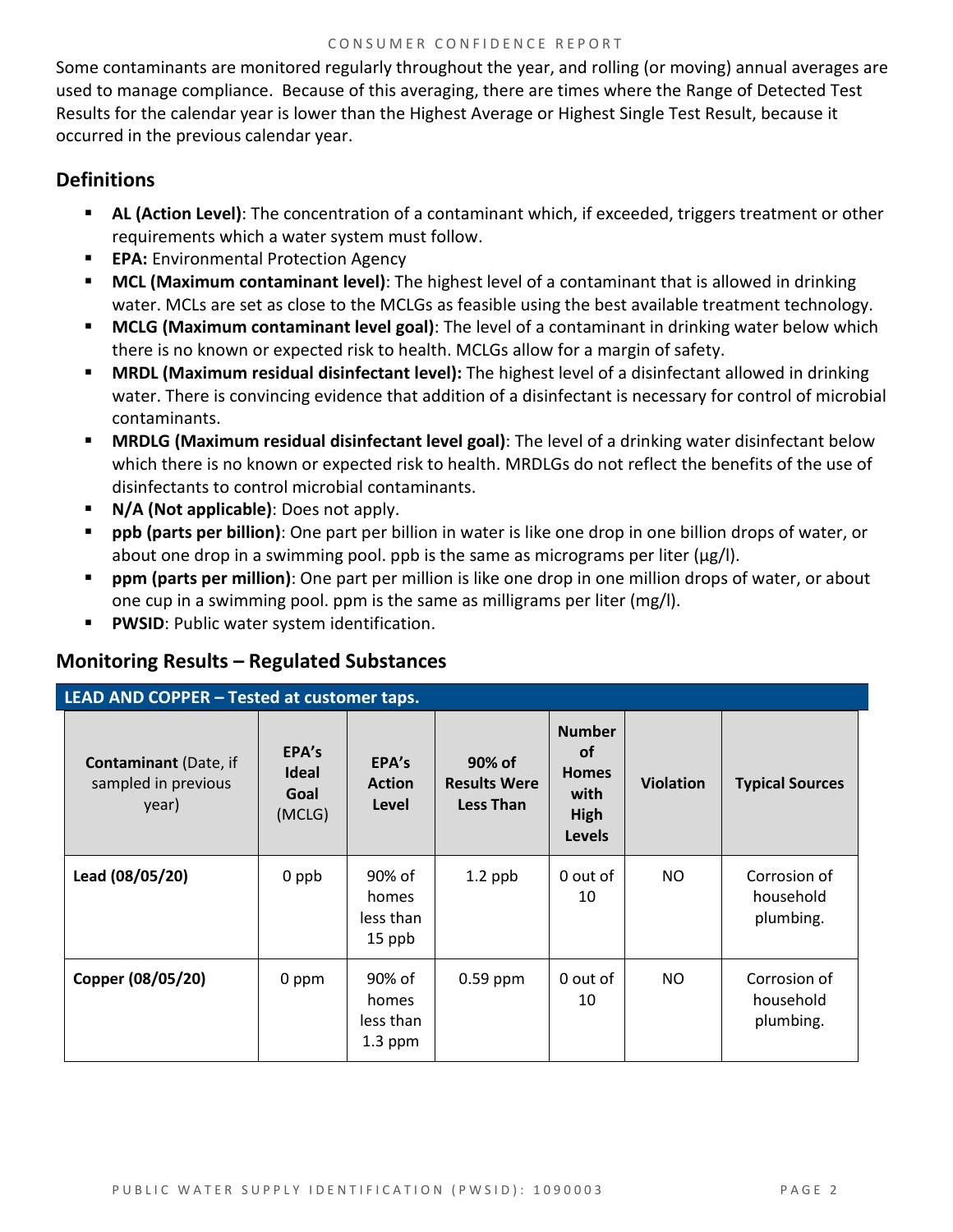| <b>INORGANIC &amp; ORGANIC CONTAMINANTS - Tested in drinking water.</b> |                                      |                         |                                                                                    |                                                    |                  |                                                                                                        |  |
|-------------------------------------------------------------------------|--------------------------------------|-------------------------|------------------------------------------------------------------------------------|----------------------------------------------------|------------------|--------------------------------------------------------------------------------------------------------|--|
| <b>Contaminant</b><br>(Date, if sampled<br>in previous year)            | EPA's<br><b>Ideal Goal</b><br>(MCLG) | EPA's<br>Limit<br>(MCL) | <b>Highest</b><br><b>Average or</b><br><b>Highest Single</b><br><b>Test Result</b> | Range of<br><b>Detected</b><br><b>Test Results</b> | <b>Violation</b> | <b>Typical Sources</b>                                                                                 |  |
| <b>Barium</b><br>(07/21/20)                                             | 2 ppm                                | 2 ppm                   | $0.05$ ppm                                                                         | N/A                                                | NO.              | Discharge of drilling<br>wastes; Discharge<br>from metal refineries;<br>Erosion of natural<br>deposit. |  |
| <b>Xylenes</b>                                                          | 10 ppm                               | 10 ppm                  | 0 ppm                                                                              | N/A                                                | NO.              | Discharge from<br>petroleum factories;<br>Discharge from<br>chemical factories.                        |  |

| <b>CONTAMINANTS RELATED TO DISINFECTION - Tested in drinking water.</b> |                                               |                                    |                                                                                       |                                                    |                  |                                                  |  |
|-------------------------------------------------------------------------|-----------------------------------------------|------------------------------------|---------------------------------------------------------------------------------------|----------------------------------------------------|------------------|--------------------------------------------------|--|
| Substance (Date, if<br>sampled in previous<br>year)                     | <b>EPA's Ideal</b><br>Goal (MCLG<br>or MRDLG) | EPA's<br>Limit<br>(MCL or<br>MRDL) | <b>Highest</b><br>Average or<br><b>Highest</b><br><b>Single Test</b><br><b>Result</b> | Range of<br><b>Detected</b><br><b>Test Results</b> | <b>Violation</b> | <b>Typical Sources</b>                           |  |
| <b>Total</b><br><b>Trihalomethanes</b><br>(TTHMs)                       | N/A                                           | 80 ppb                             | $21.8$ ppb                                                                            | N/A                                                | NO.              | By-product of<br>drinking water<br>disinfection. |  |
| <b>Total Haloacetic</b><br>Acids (HAA)                                  | N/A                                           | 60 ppb                             | $18.8$ ppb                                                                            | N/A                                                | NO.              | By-product of<br>drinking water<br>disinfection. |  |
| <b>Total Chlorine</b>                                                   | 4.0 ppm                                       | $4.0$ ppm                          | $0.83$ ppm                                                                            | $0.54 - 1.10$<br>ppm                               | NO.              | Water additive<br>used to control<br>microbes.   |  |

Total HAA refers to HAA5

| <b>OTHER SUBSTANCES - Tested in drinking water.</b> |                                      |                         |                                                                                    |                                                    |                  |                                                                               |  |  |
|-----------------------------------------------------|--------------------------------------|-------------------------|------------------------------------------------------------------------------------|----------------------------------------------------|------------------|-------------------------------------------------------------------------------|--|--|
| Substance (Date,<br>if sampled in<br>previous year) | EPA's<br><b>Ideal Goal</b><br>(MCLG) | EPA's<br>Limit<br>(MCL) | <b>Highest</b><br><b>Average or</b><br><b>Highest Single</b><br><b>Test Result</b> | Range of<br><b>Detected</b><br><b>Test Results</b> | <b>Violation</b> | <b>Typical Sources</b>                                                        |  |  |
| <b>Fluoride</b>                                     | $4.0$ ppm                            | $4.0$ ppm               | $0.63$ ppm                                                                         | $0.31 - 0.80$<br>ppm                               | NO.              | Erosion of natural<br>deposits; Water<br>additive to promote<br>strong teeth. |  |  |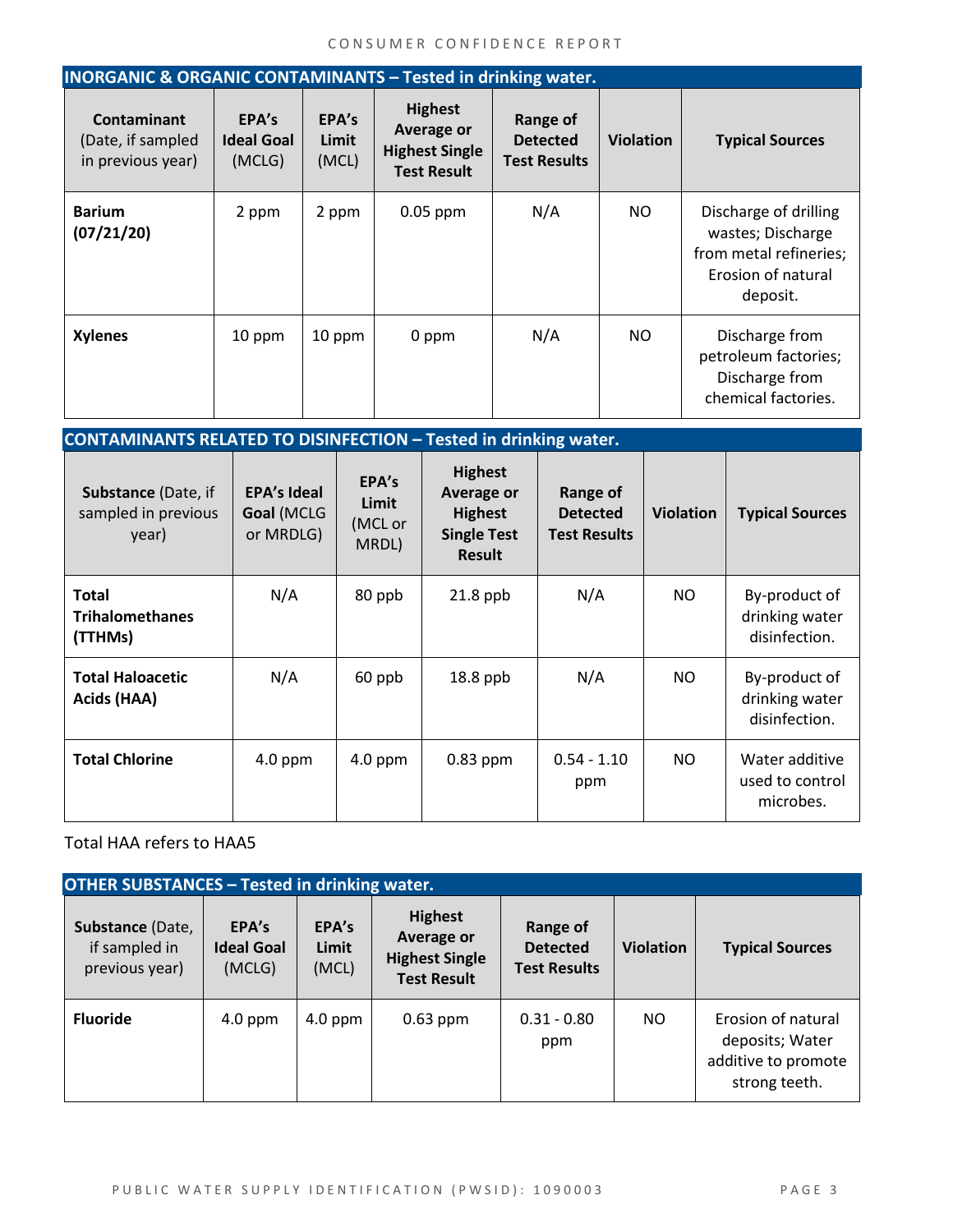#### **Potential Health Effects and Corrective Actions (If Applicable)**

Fluoride: If your drinking water fluoride levels are below the optimal concentration range of 0.5 to 0.9 ppm, please talk with your dentist about how you can protect your teeth and your family's teeth from tooth decay and cavities. For more information, visit: MDH Drinking Water Fluoridation

(https://www.health.state.mn.us/communities/environment/water/com/fluoride.html). Fluoride is nature's cavity fighter, with small amounts present naturally in many drinking water sources. There is an overwhelming weight of credible, peer-reviewed, scientific evidence that fluoridation reduces tooth decay and cavities in children and adults, even when there is availability of fluoride from other sources, such as fluoride toothpaste and mouth rinses. Since studies show that optimal fluoride levels in drinking water benefit public health, municipal community water systems adjust the level of fluoride in the water to an optimal concentration between 0.5 to 0.9 parts per million (ppm) to protect your teeth. Fluoride levels below 2.0 ppm are not expected to increase the risk of a cosmetic condition known as enamel fluorosis.

#### **Some People Are More Vulnerable to Contaminants in Drinking Water**

Some people may be more vulnerable to contaminants in drinking water than the general population. Immuno-compromised persons such as persons with cancer undergoing chemotherapy, persons who have undergone organ transplants, people with HIV/AIDS or other immune system disorders, some elderly, and infants can be particularly at risk from infections. The developing fetus and therefore pregnant women may also be more vulnerable to contaminants in drinking water. These people or their caregivers should seek advice about drinking water from their health care providers. EPA/Centers for Disease Control (CDC) guidelines on appropriate means to lessen the risk of infection by *Cryptosporidium* and other microbial contaminants are available from the Safe Drinking Water Hotline at 1-800-426-4791.

# Learn More about Your Drinking Water

#### **Drinking Water Sources**

Minnesota's primary drinking water sources are groundwater and surface water. Groundwater is the water found in aquifers beneath the surface of the land. Groundwater supplies 75 percent of Minnesota's drinking water. Surface water is the water in lakes, rivers, and streams above the surface of the land. Surface water supplies 25 percent of Minnesota's drinking water.

Contaminants can get in drinking water sources from the natural environment and from people's daily activities. There are five main types of contaminants in drinking water sources.

- **Microbial contaminants,** such as viruses, bacteria, and parasites. Sources include sewage treatment plants, septic systems, agricultural livestock operations, pets, and wildlife.
- **Inorganic contaminants** include salts and metals from natural sources (e.g. rock and soil), oil and gas production, mining and farming operations, urban stormwater runoff, and wastewater discharges.
- **Pesticides and herbicides** are chemicals used to reduce or kill unwanted plants and pests. Sources include agriculture, urban stormwater runoff, and commercial and residential properties.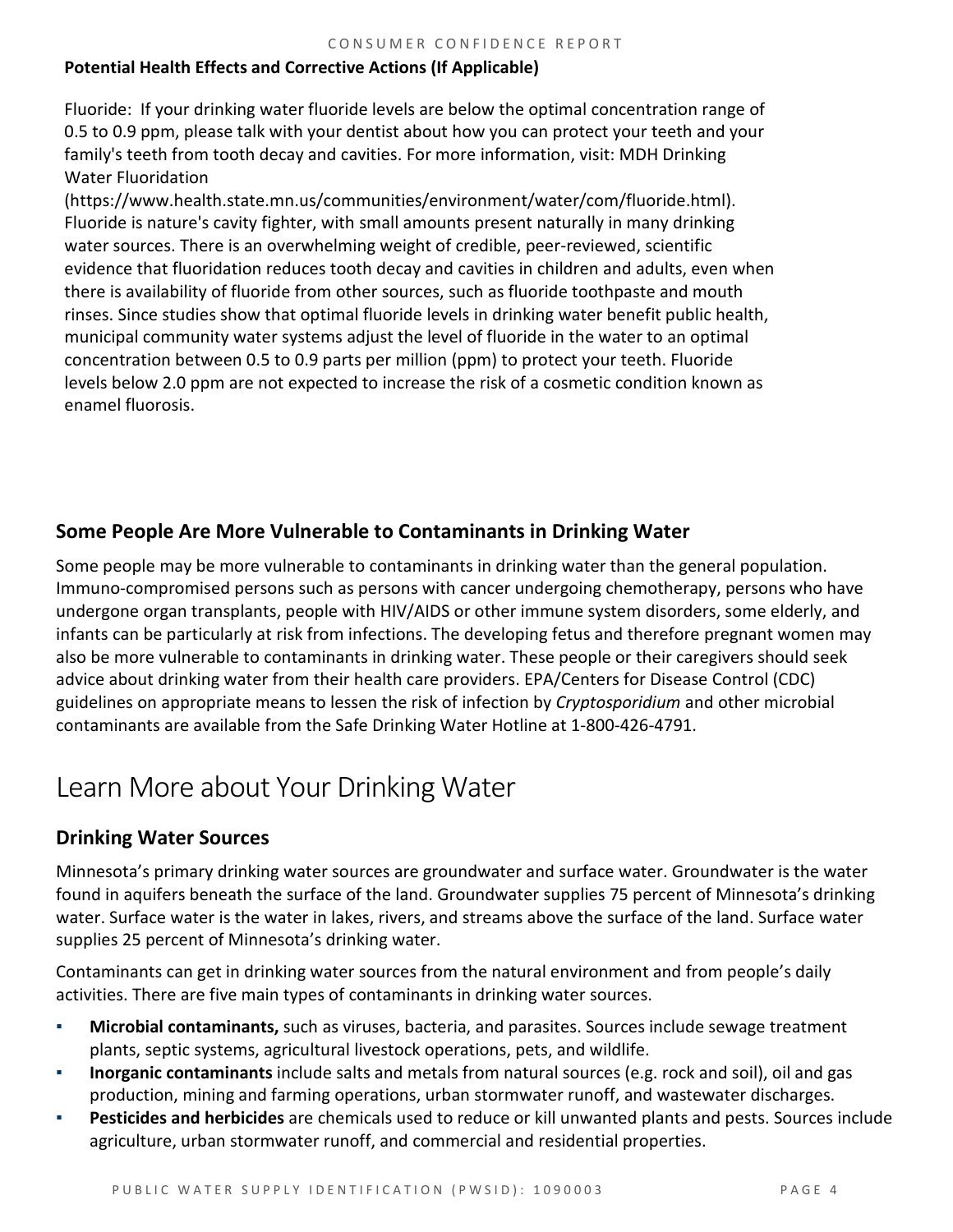- **Organic chemical contaminants** include synthetic and volatile organic compounds. Sources include industrial processes and petroleum production, gas stations, urban stormwater runoff, and septic systems.
- Radioactive contaminants such as radium, thorium, and uranium isotopes come from natural sources (e.g. radon gas from soils and rock), mining operations, and oil and gas production.

The Minnesota Department of Health provides information about your drinking water source(s) in a source water assessment, including:

- How Carlton is protecting your drinking water source(s);
- Nearby threats to your drinking water sources;
- How easily water and pollution can move from the surface of the land into drinking water sources, based on natural geology and the way wells are constructed.

Find your source water assessment a[t Source Water Assessments](https://www.health.state.mn.us/communities/environment/water/swp/swa)  [\(https://www.health.state.mn.us/communities/environment/water/swp/swa\)](https://www.health.state.mn.us/communities/environment/water/swp/swa) or call 651-201-4700 between 8:00 a.m. and 4:30 p.m., Monday through Friday.

## **Lead in Drinking Water**

You may be in contact with lead through paint, water, dust, soil, food, hobbies, or your job. Coming in contact with lead can cause serious health problems for everyone. There is no safe level of lead. Babies, children under six years, and pregnant women are at the highest risk.

Lead is rarely in a drinking water source, but it can get in your drinking water as it passes through lead service lines and your household plumbing system. Carlton is responsible for providing high quality drinking water, but it cannot control the plumbing materials used in private buildings.

Read below to learn how you can protect yourself from lead in drinking water.

- 1. **Let the water run** for 30-60 seconds before using it for drinking or cooking if the water has not been turned on in over six hours. If you have a lead service line, you may need to let the water run longer. A service line is the underground pipe that brings water from the main water pipe under the street to your home.
	- You can find out if you have a lead service line by contacting your public water system, or you can check by following the steps at: [https://www.mprnews.org/story/2016/06/24/npr-find-lead-pipes-in](https://www.mprnews.org/story/2016/06/24/npr-find-lead-pipes-in-your-home)[your-home](https://www.mprnews.org/story/2016/06/24/npr-find-lead-pipes-in-your-home)
	- The only way to know if lead has been reduced by letting it run is to check with a test. If letting the water run does not reduce lead, consider other options to reduce your exposure.
- 2. **Use cold water** for drinking, making food, and making baby formula. Hot water releases more lead from pipes than cold water.
- 3. **Test your water.** In most cases, letting the water run and using cold water for drinking and cooking should keep lead levels low in your drinking water. If you are still concerned about lead, arrange with a laboratory to test your tap water. Testing your water is important if young children or pregnant women drink your tap water.
	- **Contact a Minnesota Department of Health accredited laboratory to get a sample container and** instructions on how to submit a sample: [Environmental Laboratory Accreditation Program](https://eldo.web.health.state.mn.us/public/accreditedlabs/labsearch.seam)  [\(https://eldo.web.health.state.mn.us/public/accreditedlabs/labsearch.seam\)](https://eldo.web.health.state.mn.us/public/accreditedlabs/labsearch.seam)  The Minnesota Department of Health can help you understand your test results.
- 4. **Treat your water** if a test shows your water has high levels of lead after you let the water run.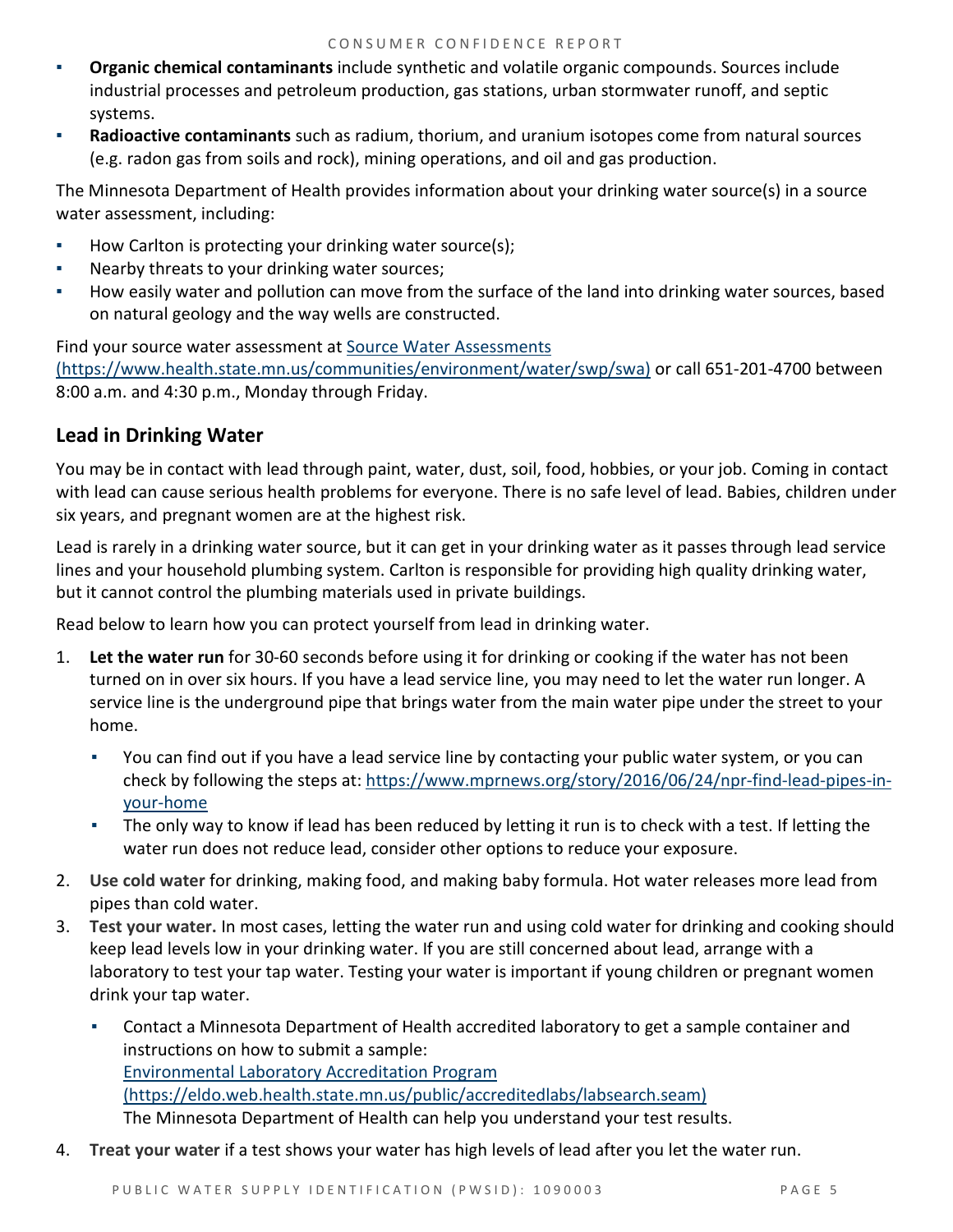▪ Read about water treatment units: [Point-of-Use Water Treatment Units for Lead Reduction](https://www.health.state.mn.us/communities/environment/water/factsheet/poulead.html)  [\(https://www.health.state.mn.us/communities/environment/water/factsheet/poulead.html\)](https://www.health.state.mn.us/communities/environment/water/factsheet/poulead.html)

Learn more:

- Visit [Lead in Drinking Water](https://www.health.state.mn.us/communities/environment/water/contaminants/lead.html)  [\(https://www.health.state.mn.us/communities/environment/water/contaminants/lead.html\)](https://www.health.state.mn.us/communities/environment/water/contaminants/lead.html)
- Visit [Basic Information about Lead in Drinking Water](http://www.epa.gov/safewater/lead) (http://www.epa.gov/safewater/lead)
- Call the EPA Safe Drinking Water Hotline at 1-800-426-4791.To learn about how to reduce your contact with lead from sources other than your drinking water, visit Common Sources [\(https://www.health.state.mn.us/communities/environment/lead/fs/common.html\).](https://www.health.state.mn.us/communities/environment/lead/fs/common.html)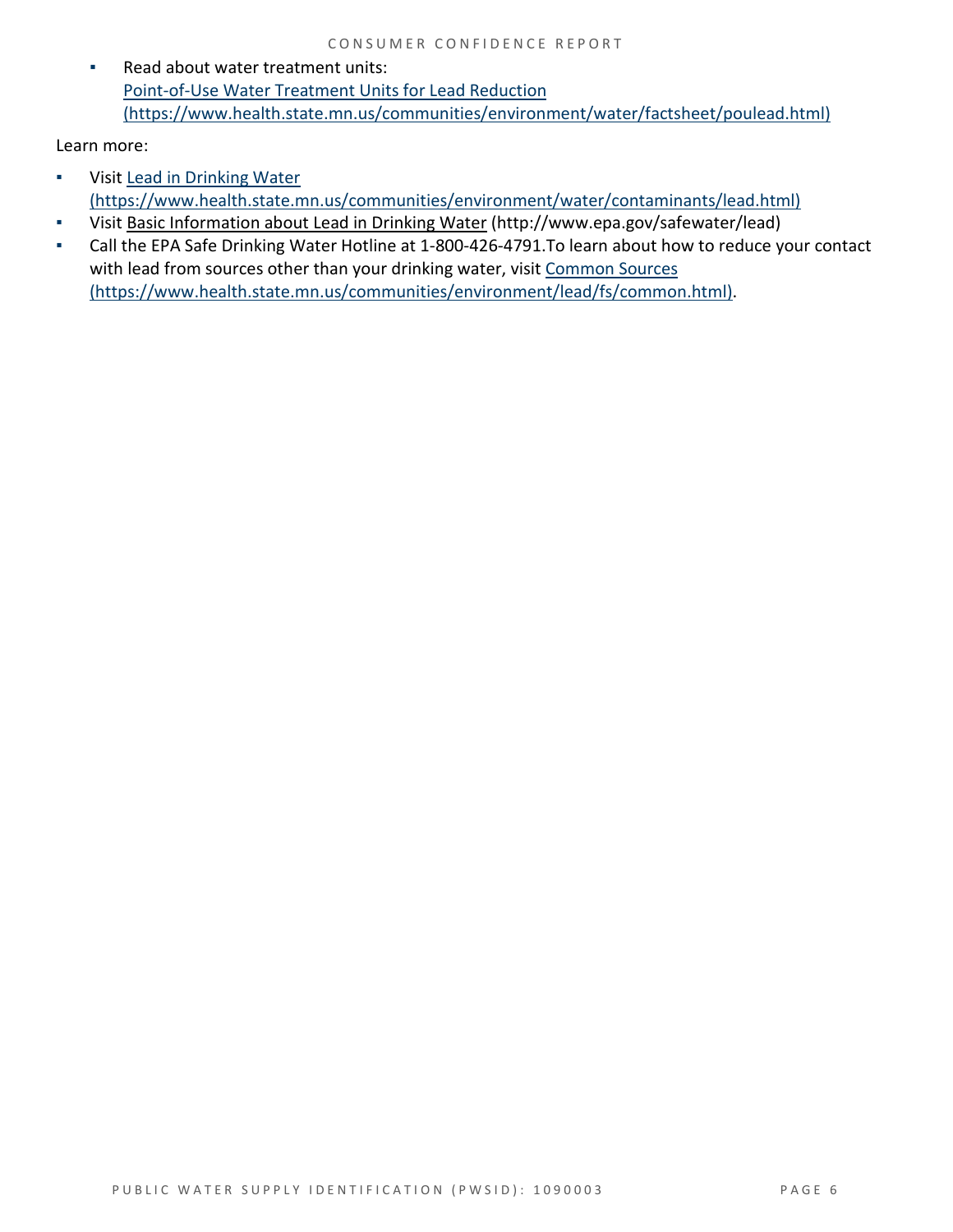# Help Protect Our Most Precious Resource – Water

## **The Value of Water**

Drinking water is a precious resource, yet we often take it for granted.

Throughout history, civilizations have risen and fallen based on access to a plentiful, safe water supply. That's still the case today. Water is key to healthy people and healthy communities.

Water is also vital to our economy. We need water for manufacturing, agriculture, energy production, and more. One-fifth of the U.S. economy would come to a stop without a reliable and clean source of water.

Systems are in place to provide you with safe drinking water. The state of Minnesota and local water systems work to protect drinking water sources. For example, we might work to seal an unused well to prevent contamination of the groundwater. We treat water to remove harmful contaminants. And we do extensive testing to ensure the safety of drinking water.

If we detect a problem, we take corrective action and notify the public. Water from a public water system like yours is tested more thoroughly and regulated more closely than water from any other source, including bottled water.

### **Conservation**

Conservation is essential, even in the land of 10,000 lakes. For example, in parts of the metropolitan area, groundwater is being used faster than it can be replaced. Some agricultural regions in Minnesota are vulnerable to drought, which can affect crop yields and municipal water supplies.

We must use our water wisely. Below are some tips to help you and your family conserve – and save money in the process.

- Fix running toilets—they can waste hundreds of gallons of water.
- Turn off the tap while shaving or brushing your teeth.
- Shower instead of bathe. Bathing uses more water than showering, on average.
- Only run full loads of laundry, and set the washing machine to the correct water level.
- Only run the dishwasher when it's full.
- Use water-efficient appliances (look for the WaterSense label).
- Use water-friendly landscaping, such as native plants.
- When you do water your yard, water slowly, deeply, and less frequently. Water early in the morning and close to the ground.
- Learn more
	- Minnesota Pollution Control Agency's Conserving Water webpage [\(https://www.pca.state.mn.us/living-green/conserving-water\)](https://www.pca.state.mn.us/living-green/conserving-water)
	- [U.S. Environmental Protection Agency's WaterSense webpage](https://www.epa.gov/watersense)  [\(https://www.epa.gov/watersense\)](https://www.epa.gov/watersense)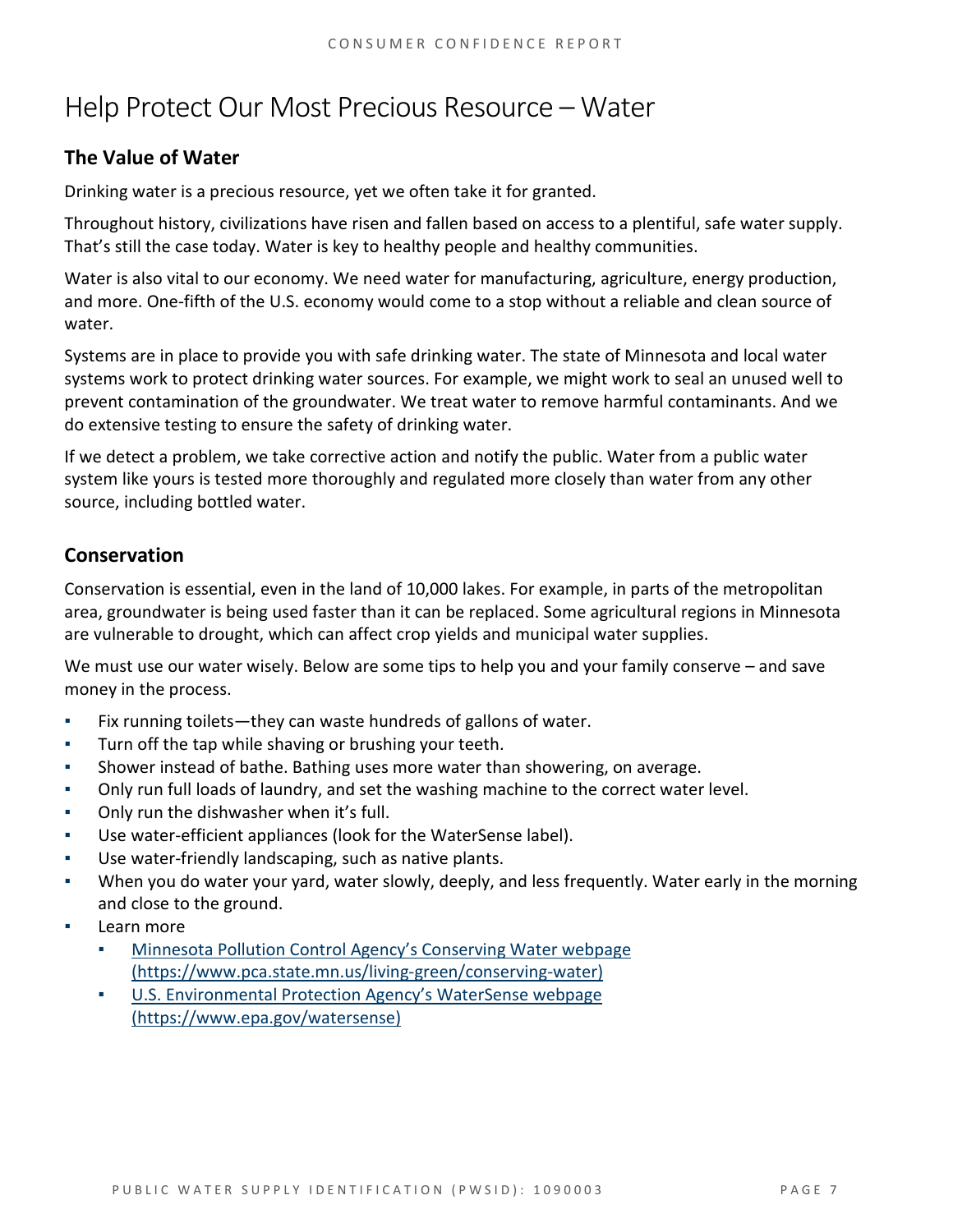#### **You Can Prevent Pollution**

Many of our daily activities contribute to the pollution of Minnesota's surface water and groundwater. You can help protect these drinking water sources by taking the following actions:

- Lawn and property:
	- Limit use of herbicides, pesticides, and fertilizers on your property.
	- Keep soil in place with plants, grass, or rocks.
	- Cover temporary piles of dirt with a tarp or burlap sack.
	- Keep leaves and grass off of streets and sidewalks.
	- Maintain any septic systems, private wells, and storage tanks to prevent leaks. Seal any unused wells.
- Out-of-date medications: Never flush unwanted or out-of-date medications down the toilet or sink. Always take them to a waste disposal or prescription medication drop-off site. More information is available at [Managing unwanted medications \(www.pca.state.mn.us/living-green/managing](http://www.pca.state.mn.us/living-green/managing-unwanted-medications)[unwanted-medications\)](http://www.pca.state.mn.us/living-green/managing-unwanted-medications)
- Hazardous materials: Safety store hazardous materials such as paint, batteries, herbicides, pesticides, and pool chemicals. Dispose of them at a proper waste disposal facility or drop-off event. Do not dump down storm drains, sink or onto your land. Learn more at: [Keep hazardous waste out](http://www.pca.state.mn.us/featured/keep-hazardous-waste-out-garbage)  [of the garbage \(http://www.pca.state.mn.us/featured/keep-hazardous-waste-out-garbage\).](http://www.pca.state.mn.us/featured/keep-hazardous-waste-out-garbage)
- Pet waste: Pick up after your pet and put waste in the trash.
- Trash: Seal trash bags and keep litter out of the street.
- Winter ice removal: Chemicals used to break up the ice are called deicers or anti-icers. They can be harmful to the environment, corrosive to driveways and sidewalks and harmful to plants, pets and humans. Always shovel first, and then only apply deicers/anti-icers lightly if needed. Learn more at [10 smart salting tips to protect Minnesota waters \(https://www.pca.state.mn.us/featured/10](https://www.pca.state.mn.us/featured/10-smart-salting-tips-protect-minnesota-waters) [smart-salting-tips-protect-minnesota-waters\).](https://www.pca.state.mn.us/featured/10-smart-salting-tips-protect-minnesota-waters)
- Keep an eye out for car and motor fluids: Seal or repair any fluid leaks that could run off onto streets and into storm drains. Take used motor oil or other fluids to a neighborhood drop-off site.
- Be a water advocate: Spread the word; get involved. There are many groups and individuals working to protect water across Minnesota.

## Home Water Treatment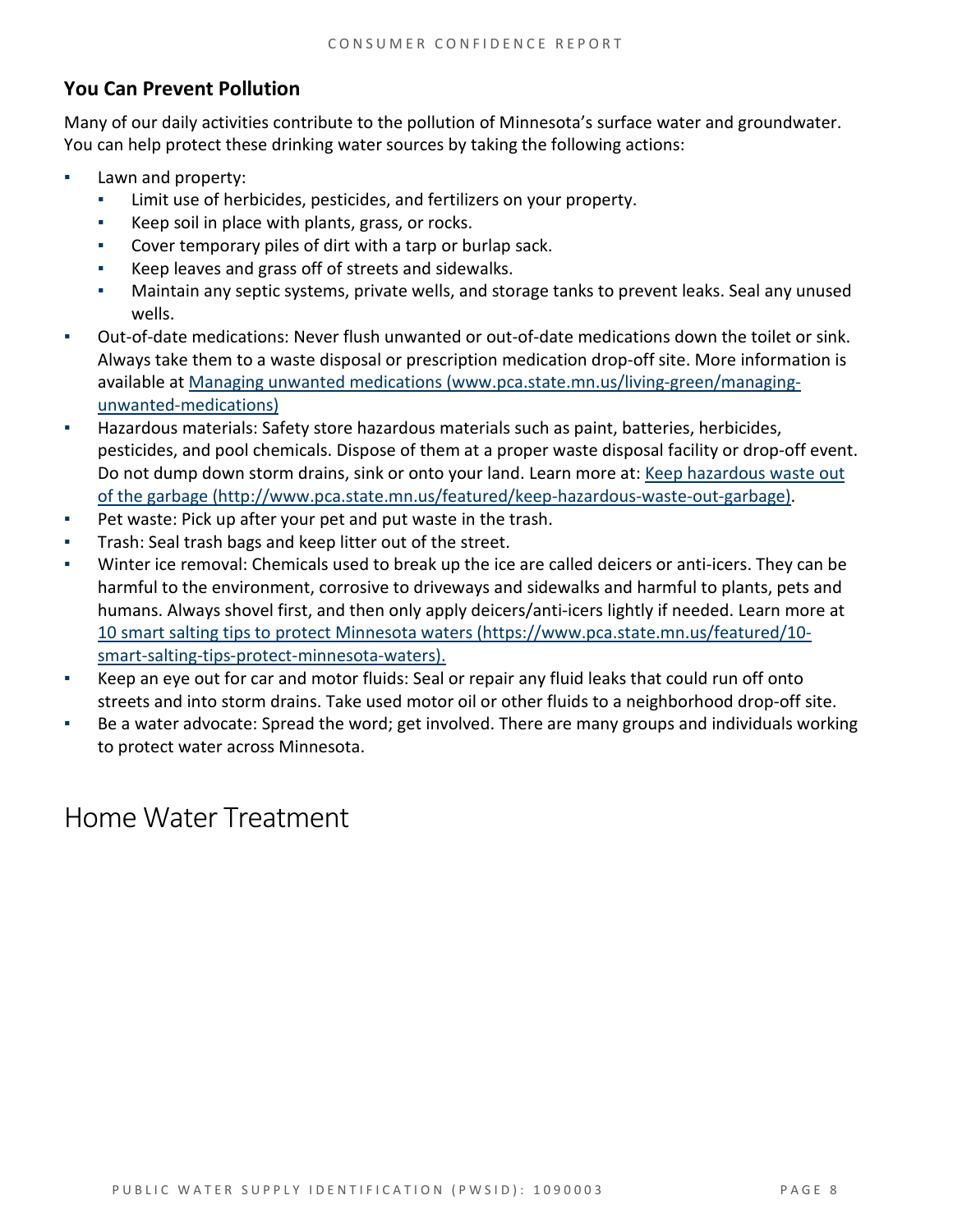#### **Overview**

Most Minnesotans, whether they drink from a public water supply or a private well, have drinking water that does not need treatment for health protection. Water treatment units are best for improving the physical qualities of water—the taste, color, or odor.

No single treatment process can remove all substances in water. If you decide to install a home water treatment unit, choose a unit certified and labeled to reduce or remove the substance of concern. If there is more than one substance you want to remove from your water, you may need to combine several treatment processes into one system.

Even well-designed treatments systems can fail. You should continue to test your drinking water after you install a treatment unit. All home water treatment units need regular maintenance to work correctly. Regular maintenance may include changing filters, disinfecting the unit, or cleaning scale buildup. Always install, clean, and maintain a treatment unit according to the manufacturer's recommendations.

Learn more at [Home Water Treatment](https://www.health.state.mn.us/communities/environment/water/factsheet/hometreatment.html)  [\(https://www.health.state.mn.us/communities/environment/water/factsheet/hometreatment.html\).](https://www.health.state.mn.us/communities/environment/water/factsheet/hometreatment.html)

#### **Beware of Water Treatment Scams**

False claims, deceptive sales pitches, or scare tactics have been used by some water treatment companies. Every person has a right to decide what is best for themselves and their family, and you may choose to install additional water treatment to further lower the levels of contaminants of emerging concern, chlorine, and other chemicals in your water. However, you should be cautious about purchasing a water treatment system. If you are considering the purchase of a home water treatment system, please read the Minnesota Department of Health's recommendations online at [Warning:](https://www.health.state.mn.us/communities/environment/water/factsheet/beware.html)  [Beware of Water Treatment Scams](https://www.health.state.mn.us/communities/environment/water/factsheet/beware.html) 

[\(https://www.health.state.mn.us/communities/environment/water/factsheet/beware.html\).](https://www.health.state.mn.us/communities/environment/water/factsheet/beware.html)